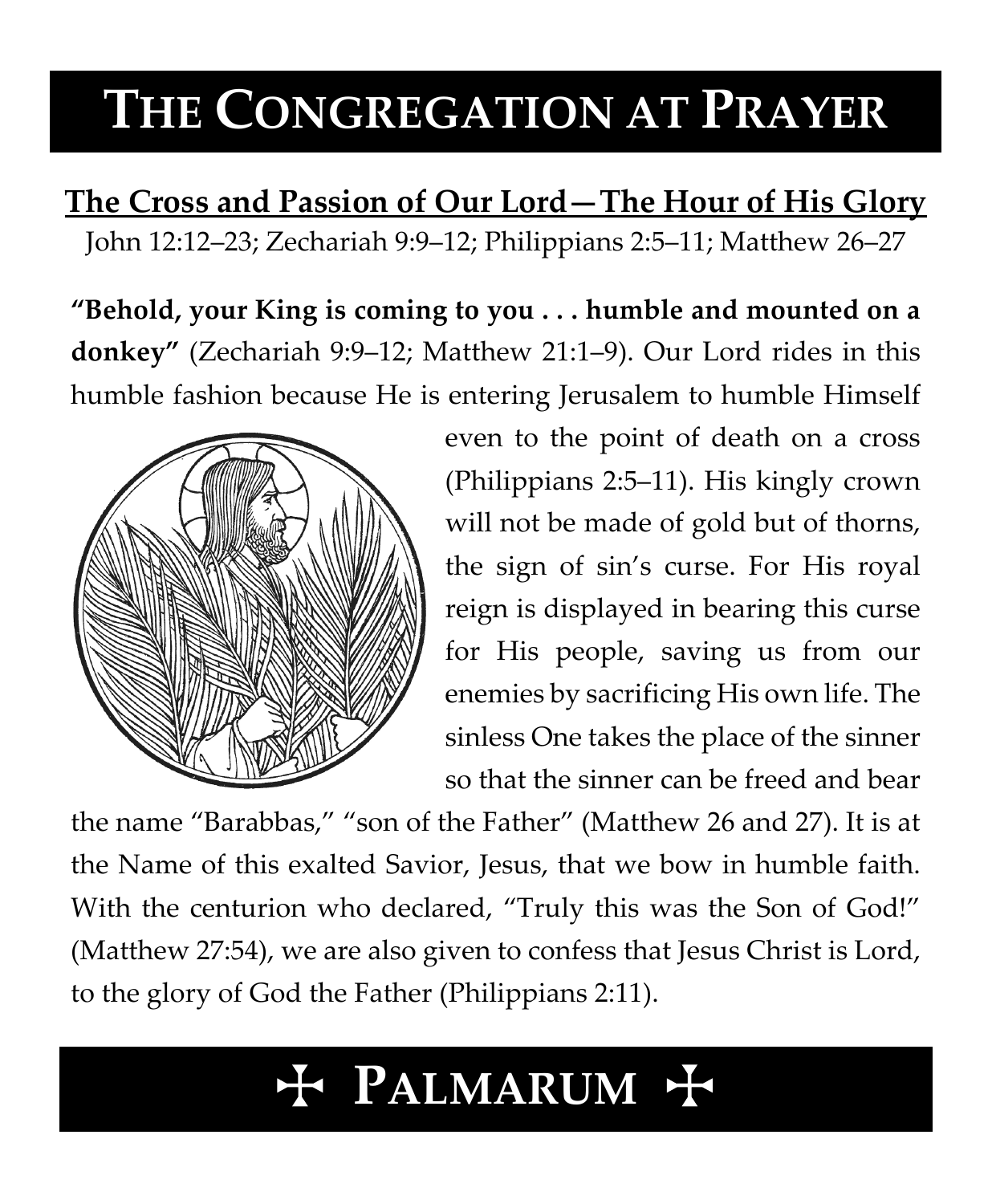#### **INVOCATION** (*make the sign of the holy cross and say*)

In the Name of the Father and of the  $\pm$  Son and of the Holy Spirit.

#### **THE APOSTLES CREED**

I believe in God the Father Almighty, Maker of Heaven and earth. And in Jesus Christ, His only Son, our Lord, who was conceived by the Holy Spirit, born of the Virgin Mary, suffered under Pontius Pilate, was crucified, died, and was buried. He descended into hell. The third day He rose again from the dead. He ascended into Heaven and is seated at the right hand of God the Father Almighty. From thence He will come to judge the living and the dead. I believe in the Holy Spirit, the Holy Christian Church, the communion of saints, the forgiveness of sins, the resurrection of the body, and the  $\pm$  life everlasting.

**PSALMODY** *(sing or read out loud each day)*

Psalm 31

### **LEARN BY HEART LUTHER'S SMALL CATECHISM**: The Lord's Prayer

*The First Petition* **Hallowed be Thy Name.**

#### *How is God's Name kept holy?*

**God's Name is kept holy when the Word of God is taught in its truth and purity, and we, as the children of God, also lead holy lives according to it. Help us to do this, dear Father in Heaven! But anyone who teaches or lives contrary to God's Word profanes the Name of God among us. Protect us from this, heavenly Father!**

| Sunday:    | Psalm 133 | Numbers 13-14 | Isaiah 52:13-53:12 | 1 Thessalonians 1         |
|------------|-----------|---------------|--------------------|---------------------------|
| Monday:    | Psalm 134 | Numbers 15    | Isaiah 54          | 1 Thessalonians 2:1-16    |
| Tuesday:   | Psalm 135 | Numbers 16-17 | Isaiah 55          | 1 Thessalonians 2:17-3:13 |
| Wednesday: | Psalm 136 | Numbers 18-19 | Isaiah 56-57       | 1 Thessalonians 4:1-12    |
| Thursday:  | Psalm 137 | Numbers 20-21 | Isaiah 58          | 1 Thessalonians 4:13-5:11 |
| Friday:    | Psalm 138 | Numbers 22    | Isaiah 59          | 1 Thessalonians 5:12-22   |
| Saturday:  | Psalm 139 | Numbers 23-24 | Isaiah 60          | 1 Thessalonians 5:23-28   |

#### **DAILY READINGS**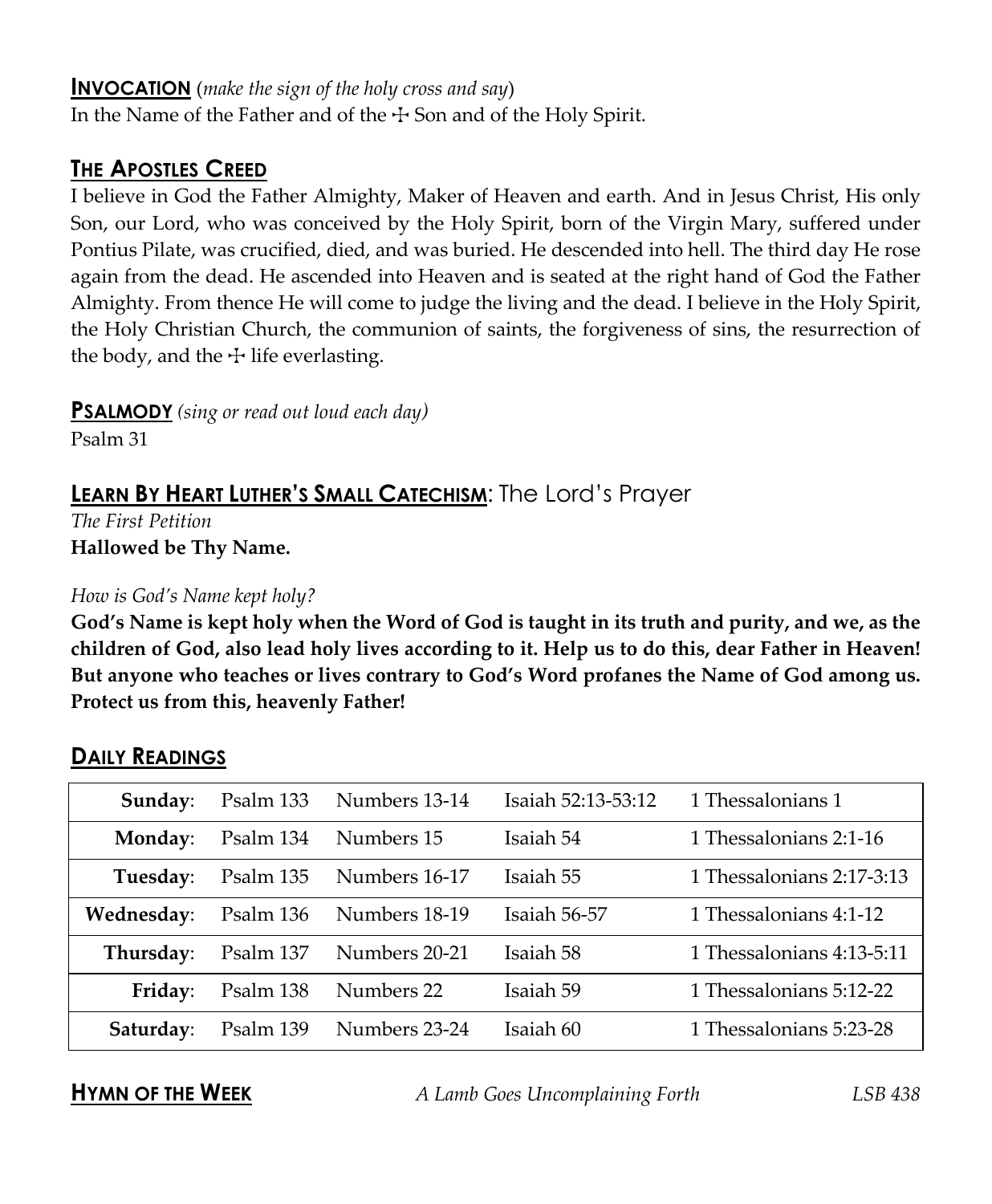#### **PRAYERS**

*The following suggestions are offered as an aid in developing the habit of praying for ourselves and others each week:*

**Sunday**: For the joy of the resurrection among us; for the fruit of faith nourished by Word and Sacrament.

**Monday**: For faith to live in the promise of Holy Baptism; for one's calling and daily work; for the unemployed; for the salvation and well-being of our neighbors; for schools, colleges, and seminaries; for good government and for peace.

**Tuesday**: For deliverance against temptation and evil; for the addicted and despairing, the tortured and oppressed; for those struggling with sin.

**Wednesday**: For marriage and family, that husbands and wives, parents and children live in ordered harmony according to God's Word; for parents who must raise children alone; for our communities and neighborhoods.

**Thursday**: For the Church and her pastors; for deacons, teachers, and other church workers; for missionaries and for all who serve the Church; for fruitful and salutary use of the blessed Sacrament of Christ's body and blood.

**Friday**: For faithful preaching of the holy cross of our Lord Jesus Christ; for the spread of His knowledge throughout the whole world; for the persecuted and oppressed; for the sick and dying.

**Saturday**: For faithfulness to the end; for the renewal of those who are withering in the faith or have fallen away; for receptive hearts and minds to God's Word on the Lord's Day; for pastors as they prepare to administer and for people as they prepare to receive Christ's holy gifts.

Almighty and Everlasting God, You sent Your Son, our Savior Jesus Christ, to take upon Himself our flesh and to suffer death upon the cross. Mercifully grant that we may follow the example of His great humility and patience and be made partakers of His resurrection; through the same Jesus Christ, our Lord, who lives and reigns with You and the Holy Spirit, one God, now and forever.

O Lord, look down from Heaven. Behold, visit, and relieve Your servants who stand in need of our prayers: **[insert the names of family members, friends, church members, government officials, those in need, etc.]** Look upon them with the eyes of Your mercy. Grant them comfort and sure confidence in You. Defend them from all danger, and keep them in perpetual peace and safety, through Jesus Christ, our Lord.